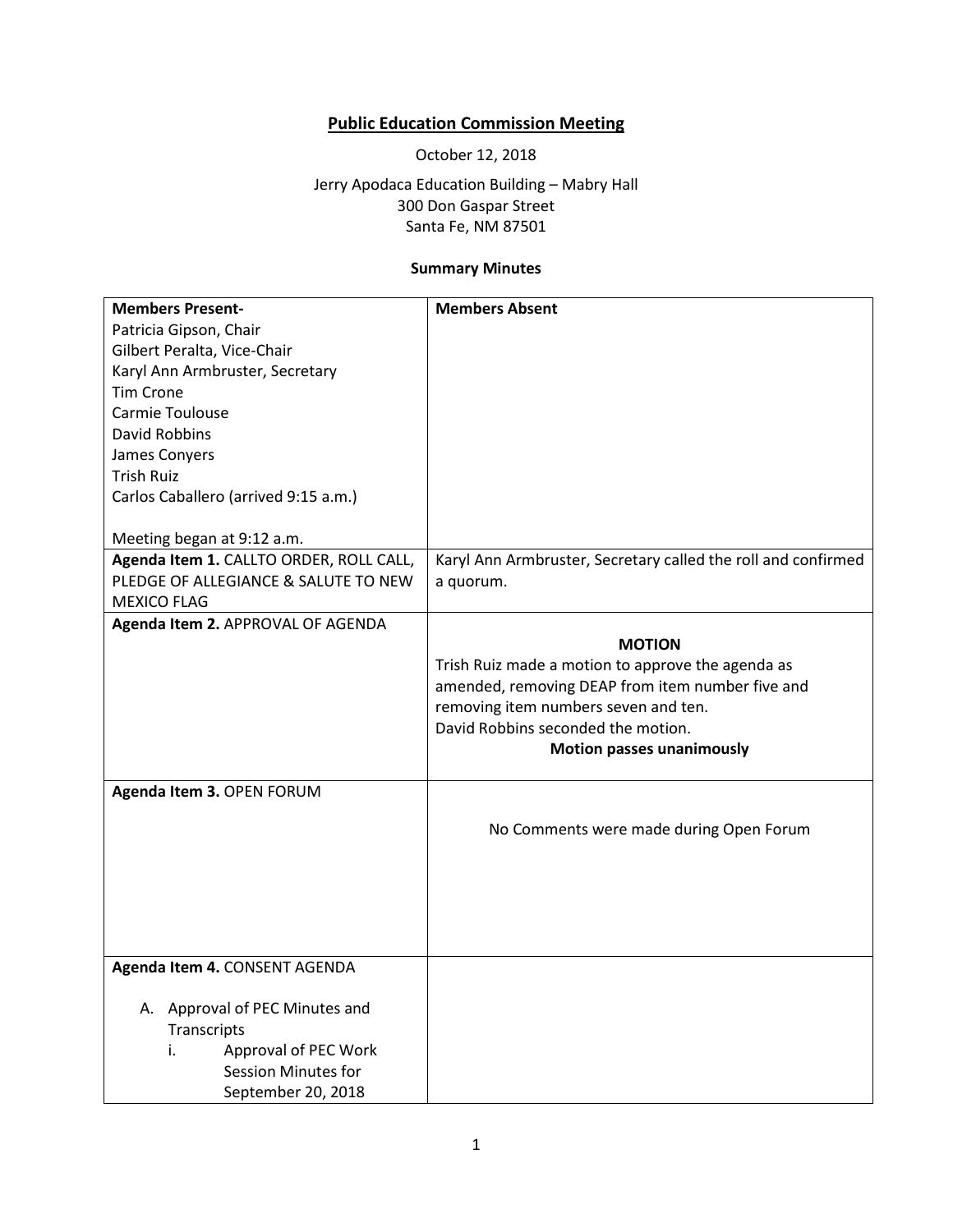| ii.<br>iii.                                       | Approval of Transcript for<br>September 21, 2018 PEC<br>Meeting<br><b>Approval of Summary</b><br>Minutes for September 21,                                                                                                                                                                                                                                   | <b>MOTION</b>                                                                                                                                                                                                                                                                                                                                                                                                                                       |
|---------------------------------------------------|--------------------------------------------------------------------------------------------------------------------------------------------------------------------------------------------------------------------------------------------------------------------------------------------------------------------------------------------------------------|-----------------------------------------------------------------------------------------------------------------------------------------------------------------------------------------------------------------------------------------------------------------------------------------------------------------------------------------------------------------------------------------------------------------------------------------------------|
|                                                   | 2018 PEC Meeting                                                                                                                                                                                                                                                                                                                                             | James Conyers indicated motion to approve the consent<br>agenda.                                                                                                                                                                                                                                                                                                                                                                                    |
| i.                                                | B. Notification of Changes<br><b>Governance Board Changes</b><br>a. Albuquerque School of<br>Excellence<br>b. Cesar Chavez<br><b>Community School</b><br>J Paul Taylor Academy<br>C.<br>d. La Academia Dolores                                                                                                                                               | Trish Ruiz seconded the motion.<br><b>Motion passes unanimously</b>                                                                                                                                                                                                                                                                                                                                                                                 |
|                                                   | Huerta<br>e. Southwest Secondary<br>Learning Center<br>f.<br><b>Taos International</b><br>School                                                                                                                                                                                                                                                             |                                                                                                                                                                                                                                                                                                                                                                                                                                                     |
|                                                   | Agenda Item 5. REPORT FROM OPTIONS<br>FOR PARENTS & THE CHARTER SCHOOL                                                                                                                                                                                                                                                                                       |                                                                                                                                                                                                                                                                                                                                                                                                                                                     |
|                                                   | DIVISION-DISCUSSION AND POSSIBLE                                                                                                                                                                                                                                                                                                                             | Agenda Item 5.C(v) removed from Agenda.                                                                                                                                                                                                                                                                                                                                                                                                             |
| <b>ACTIONS</b>                                    |                                                                                                                                                                                                                                                                                                                                                              |                                                                                                                                                                                                                                                                                                                                                                                                                                                     |
| В.<br>C.<br>i.<br>ii.<br>iii.<br>iv.<br>₩.<br>vi. | A. Charter School Division Update<br>Update on School Closures<br><b>Governing Board Concerns</b><br>Aldo Leopold High School<br>Hozho Academy<br><b>Turquoise Trail Community</b><br><b>Charter School</b><br>Red River Valley Charter<br>School<br>Dzit Dit Lool School of<br><b>Empowerment Action and</b><br>Perseverance (DEAP)<br>North Valley Academy | <b>MOTION</b><br>Patricia Gipson made the following motion:<br>I move that the Public Education Commission send a second<br>notice Letter of Concern, informing the school that failure to<br>timely provide the documents may result in Notice of Breach<br>to the following schools: Aldo Leopold High School, Hózhó<br>Academy, and Turquoise Trail Community Charter.<br>David Robbins seconded the motion.<br><b>Motion passes unanimously</b> |
| Tim Crone leaves.                                 |                                                                                                                                                                                                                                                                                                                                                              |                                                                                                                                                                                                                                                                                                                                                                                                                                                     |
| <b>NEW CHARTER</b><br>Tim Crone returns.          | Agenda Item 6. DISCUSSION AND POSSIBLE<br>ACTION ON THE UPDATED NOTICE OF<br>INTENT (NOI) FOR 2019 APPLICATIONS FOR                                                                                                                                                                                                                                          | <b>MOTION</b><br>David Robbins made the following motion:<br>I move that the Public Education Commission adopt the<br>changes that update the Notice of Intent for 2019<br>applications for new charter schools.<br>Carlos Caballero seconded the motion.                                                                                                                                                                                           |
|                                                   |                                                                                                                                                                                                                                                                                                                                                              | <b>Motion passes unanimously</b>                                                                                                                                                                                                                                                                                                                                                                                                                    |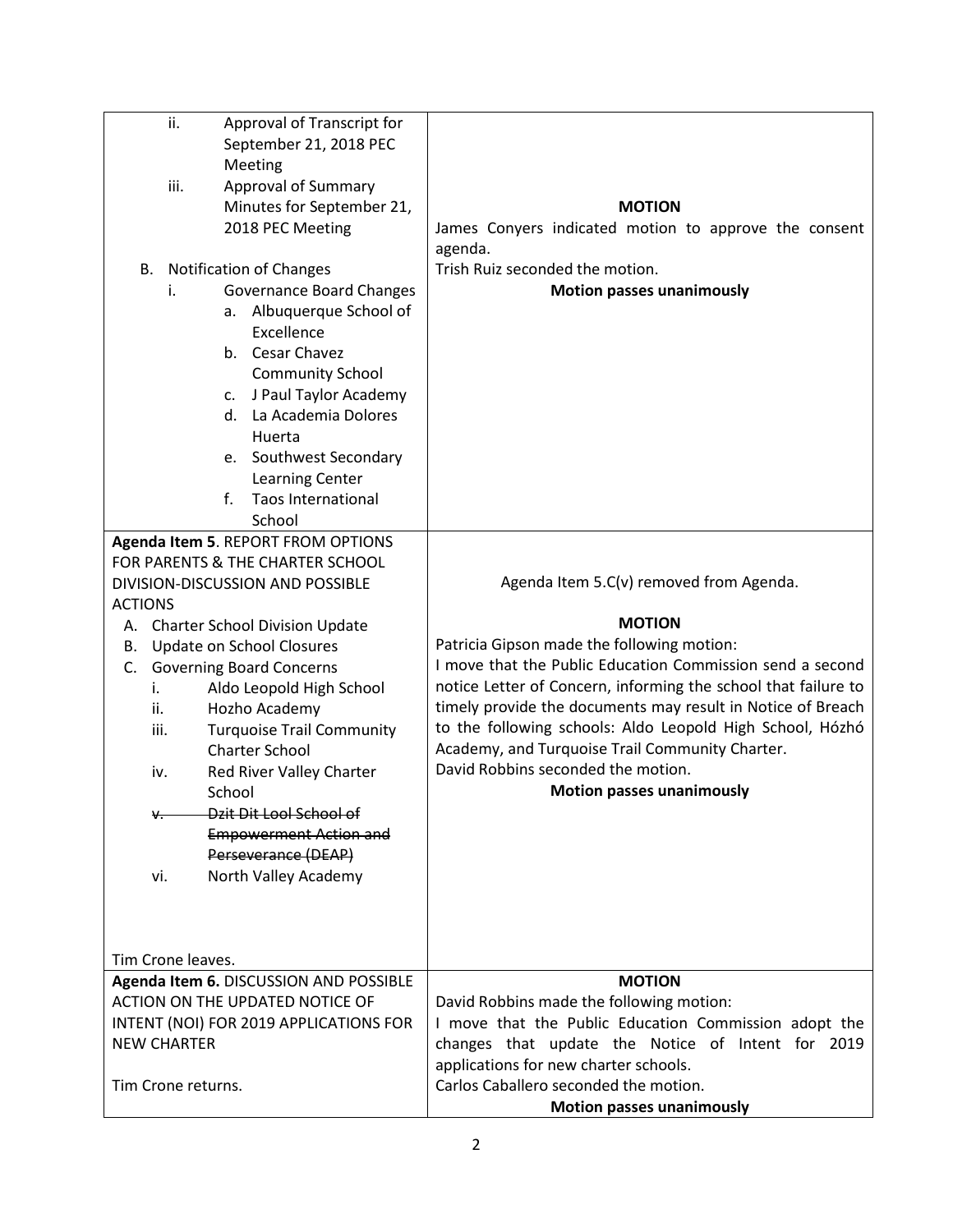| Agenda Item 7. DISCUSSION AND POSSIBLE<br>ACTION ON NEW CHARTER SCHOOL<br>APPLICATION OR RUBRIC, OR BOTH                                                                                      | Item removed from Agenda.                                                                                                                                                                                                                                                                                                                                                                                                          |
|-----------------------------------------------------------------------------------------------------------------------------------------------------------------------------------------------|------------------------------------------------------------------------------------------------------------------------------------------------------------------------------------------------------------------------------------------------------------------------------------------------------------------------------------------------------------------------------------------------------------------------------------|
| Agenda Item 8. DISCUSSION AND POSSIBLE<br>ACTION ON CHARTER SCHOOL RENEWAL<br><b>APPLICATION</b>                                                                                              | Recorded comments are available in full transcript.                                                                                                                                                                                                                                                                                                                                                                                |
| Agenda Item 9. DISCUSSION AND POSSIBLE<br><b>ACTION ON REVISED AMENDMENT</b><br>REQUESTS AND NOTIFICATIONS POLICIES,<br><b>FORMS AND DEADLINES</b>                                            | <b>MOTION</b><br>Gilbert Peralta made the following motion:<br>I move that the Public Education Commission adopt the<br>revisions to the Amendment Request and Notification<br>policies forms and deadlines for school closure, school<br>location within district, and head administrator, governing<br>body member, or charter representative changes.<br>David Robbins seconded the motion.<br><b>Motion passes unanimously</b> |
| Agenda Item 10. DISCUSSION AND<br>POSSIBLE ACTION ON UPDATED CLOSURE<br>PROCEDURE AND CHECKLIST                                                                                               | Recorded comments are available in full transcript.                                                                                                                                                                                                                                                                                                                                                                                |
| Agenda Item 11. DISCUSSION AND<br>POSSIBLE ACTION FOR SITE VISIT<br>PROTOCOL AND PERFORMANCE<br><b>MONITORING</b>                                                                             | <b>MOTION</b><br>Carlos Caballero made the following motion:<br>I move that the Public Education Commission adopt the<br>changes to the site visit protocol and performance<br>monitoring.<br>Seconded by Commissioner Ruiz.<br><b>Motion passes unanimously</b>                                                                                                                                                                   |
| Agenda Item 12. REPORT FROM THE CHAIR<br>A. PEC Calendar for 2019<br><b>Update from New Mexico Charter</b><br>В.<br>Coalition<br>C. Update from New Mexico School<br><b>Board Association</b> | Recorded comments are available in full transcript.                                                                                                                                                                                                                                                                                                                                                                                |
| Agenda Item 13. PEC COMMENTS                                                                                                                                                                  | Recorded comments are available in full transcript.                                                                                                                                                                                                                                                                                                                                                                                |
| Agenda Item 14. EXECUTIVE SESSION:<br>Pursuant to NMSA § 10-15-1(H)(7)<br>DISCUSSIONSUBJECT TO ATTORNEY-CLIENT<br>PRIVILEGE PERTAINING TO THREATENDED                                         | <b>MOTION</b><br>Patricia Gipson made the following motion:<br>I'm going to move that the Commission enter into a Closed<br>Session. The subjects to be discussed are issues subject to                                                                                                                                                                                                                                            |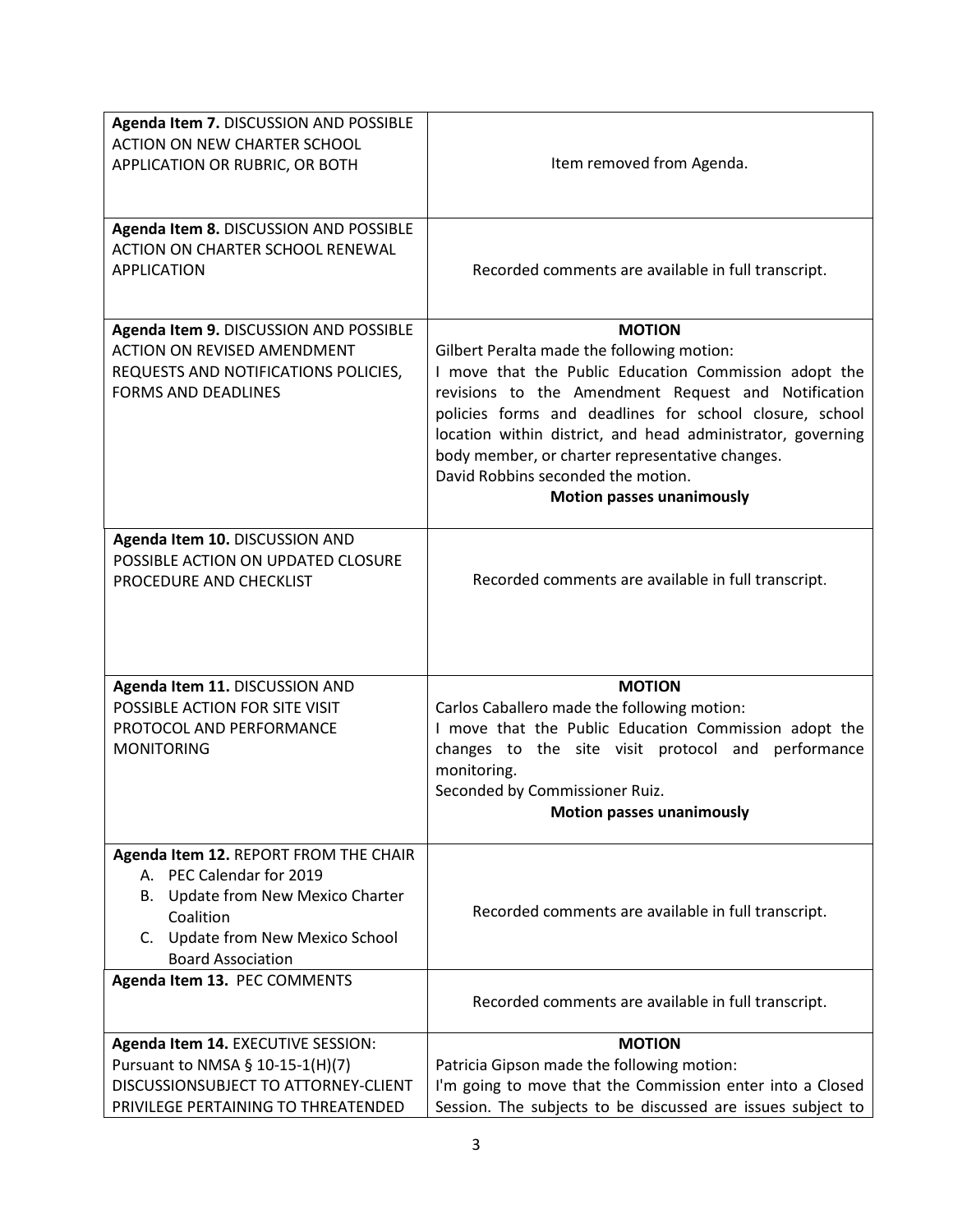| OR PENDING LITIGATION IN WHICH THE                          | attorney-client privilege pertaining to threatened or pending  |
|-------------------------------------------------------------|----------------------------------------------------------------|
| PUBLIC BODY IS OR MAY BECOME A                              | litigation in which the PEC is or may become a participant,    |
| PARTICIPANT, SPECIFICALLY:                                  | pursuant to NMSA 1978, Section 10-15-1(H)(7), specifically:    |
|                                                             | A., In Re New Mexico Public Education Department Notice to     |
| A. IN RE NEW MEXICO PUBLIC EDUCATION                        | Review Public Education Commission's Decision to Grant         |
| DEPARTMENT NOTICE TO REVIEW PUBLIC                          | Raíces del Saber Xinachtli Community School Charter with       |
| EDUCATION COMMISSION'S DECISION TO                          | conditions; B., Contract for Professional Services to Oversee  |
| <b>GRANT RAICES DEL SABER XINACHTI</b>                      | and Assist with the Implementation Year for Raíces del Saber   |
| <b>COMMUNITY SCHOOL CHARTER WITH</b>                        | Xinachtli Community School; C., the Governing Council of       |
| <b>CONDITIONS</b>                                           | Taos International v. Christopher Ruszkowski, in his Official  |
|                                                             | Capacity as the Secretary of the New Mexico Public             |
| <b>B. CONTRACT FOR PROFESSIONAL SERVICES</b>                | Education Department, Case No. D-101-CV-2018-01196; D.,        |
| TO OVERSEE AND ASSIST WITH THE                              | Student Athlete Headquarters Academy Closure Proceedings       |
| <b>IMPLEMENTATION YEAR FOR RAICES DEL</b>                   | Writ of Replevin; E., the Governing Council of New Mexico      |
| SABER XINACHTI COMMUNITY SCHOOL                             | Connections Academy and New Mexico Connections                 |
|                                                             | Academy v. Christopher Ruszkowski, in his Official Capacity as |
|                                                             | Secretary of New Mexico PED, Case No. D-101-CV-2018-           |
| C. THE GOVERNING COUNCIL OF TAOS                            | 01329. The matters discussed in the closed meeting will be     |
| INTERNATIONAL SCHOOL V. CHRISTOPHER                         | limited only to those specified in the motion.                 |
| RUSZKOWSKI, IN HIS OFFICIAL CAPACITY AS                     | Trish Ruiz seconded the motion.                                |
| THE SECRETARY OF THE NEW MEXICO                             | <b>Motion passes unanimously</b>                               |
| PUBLIC EDUCATION DEPARTMENT, CASE                           |                                                                |
| NO D-101-CV-2018-01196.                                     |                                                                |
|                                                             | <b>MOTION</b>                                                  |
| D. STUDENT ATHLETE HEADQUARTERS                             | Patricia Gipson made the following motion:                     |
| ACADEMY CLOSURE PROCEEDINGS WRIT OF                         | I move that the Public Education Commission end Closed         |
| <b>REPLEVIN</b>                                             | Session. Matters discussed in the closed meeting were          |
|                                                             | limited only to those specified in the motion for closure, and |
| D. THE GOVERNING COUNCIL OF NEW                             | no vote was taken during the Closed Session.                   |
| MEXICO CONNECTIONS ACADEMY,                                 | Trish Ruiz seconded the motion.                                |
| AND NEW MEXICO CONNECTIONS                                  | <b>Motion passes unanimously</b>                               |
| <b>ACADEMY VS. CHRISTOPHER</b>                              |                                                                |
| RUSZKOWSKI, IN HIS OFFICIAL<br>CAPACITY AS THE SECRETARY OF |                                                                |
| THE NEW MEXICO PUBLIC                                       |                                                                |
| EDUCATION DEPARTMENT, NO. D-                                |                                                                |
|                                                             |                                                                |
|                                                             |                                                                |
| 101-CV-2018-00196<br>Ε.                                     |                                                                |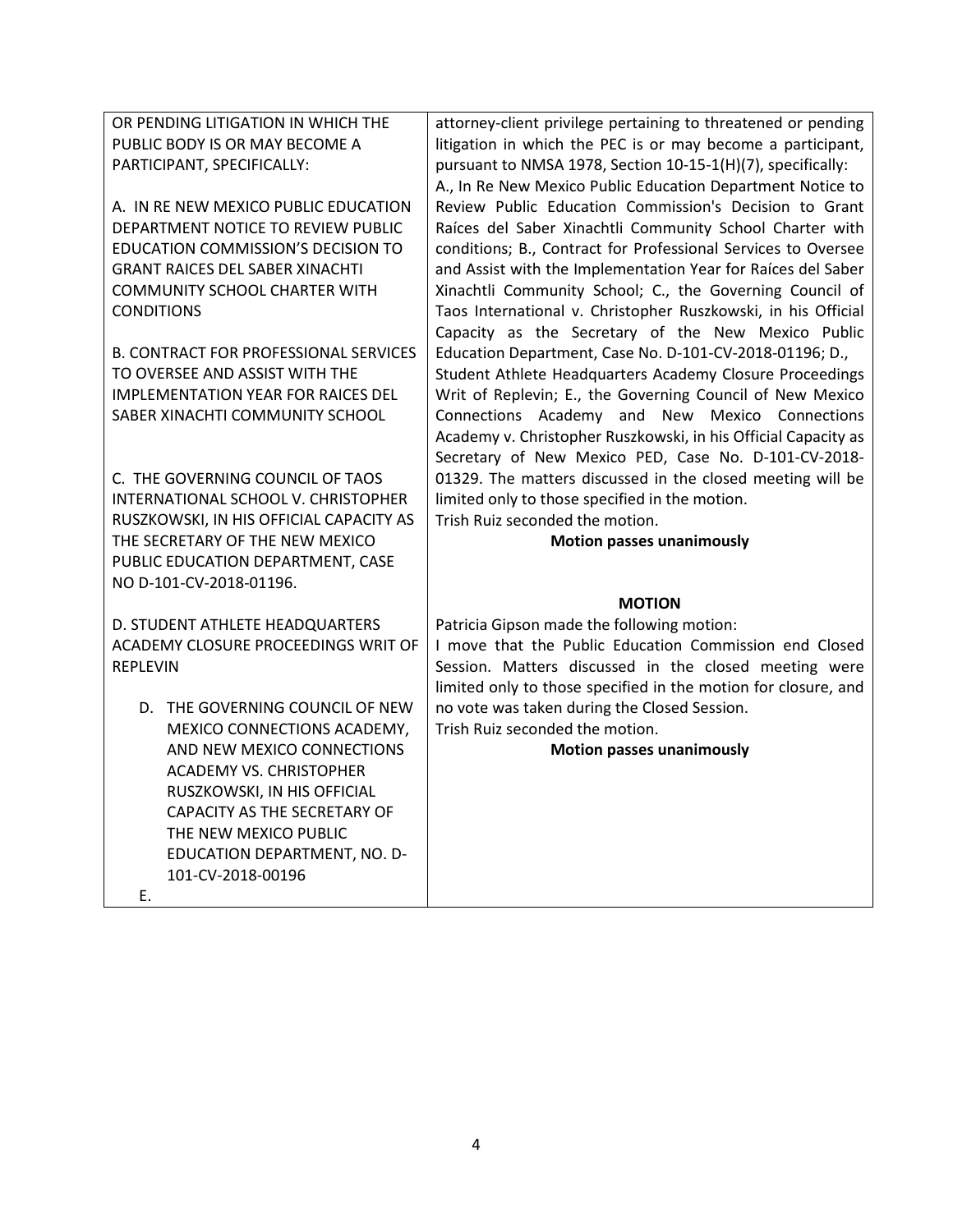| Agenda Item 15. DISCUSSION AND<br>POSSIBLE ACTION ON NEW MEXICO PUBLIC<br><b>EDUCATION DEPARTMENT NOTICE TO</b><br><b>REVIEW PUBLIC EDUCATION</b><br><b>COMMISSION'S DECISION TO GRANT</b><br>RAICES DEL SABER XINACHTI COMMUNITY<br>SCHOOL CHARTER WITH CONDITIONS                                                        | No action taken.                                                                                                                                                                                                                                                                                                                                                                                                                                                                                                                                        |
|----------------------------------------------------------------------------------------------------------------------------------------------------------------------------------------------------------------------------------------------------------------------------------------------------------------------------|---------------------------------------------------------------------------------------------------------------------------------------------------------------------------------------------------------------------------------------------------------------------------------------------------------------------------------------------------------------------------------------------------------------------------------------------------------------------------------------------------------------------------------------------------------|
| Agenda Item 16. DISCUSSION AND<br>POSSIBLE ACTION ON CONTRACT FOR<br>PROFESSIONAL SERVICES TO OVERSEE AND<br><b>ASSIST WITH THE IMPLEMENTATION YEAR</b><br>FOR RAICES DEL SABER XINACHTI<br><b>COMMUNITY SCHOOL</b>                                                                                                        | <b>MOTION</b><br>Carlos Caballero made the following motion:<br>I move that the Public Education Commission issue a contract<br>to an independent party for technical assistance for the<br>planning and implementation year for Raíces del Saber<br>Xinachtli Community School to address the conflict of<br>interest that was created as a result of the Secretary of PED<br>asking CSD to assist with its review of the PEC's decision to<br>grant the school a charter.<br>Carmie Toulouse seconded the motion.<br><b>Motion passes unanimously</b> |
| Agenda Item 17. DISCUSSION AND<br>POSSIBLE ACTION ON THE GOVERNING<br><b>COUNCIL OF TAOS INTERNATIONAL</b><br>SCHOOL v. CHRISTOPHER RUSZKOWSKI, in<br>his official capacity as the SECRETARY of the<br><b>NEW MEXICO PUBLIC EDUCATION</b><br>DEPARTMENT, Case No D-101-CV-2018-<br>01196.                                  | No action taken.                                                                                                                                                                                                                                                                                                                                                                                                                                                                                                                                        |
| Agenda Item 18. DISCUSSION AND<br>POSSIBLE ACTION ON STUDENT ATHLETE<br>HEADQUARTERS ACADEMY CLOSURE<br>PROCEEDINGS WRIT OF REPLEVIN                                                                                                                                                                                       | No action taken.                                                                                                                                                                                                                                                                                                                                                                                                                                                                                                                                        |
| Agenda Item 19. DISCUSSION AND<br>POSSIBLE ACTION ON THE GOVERNING<br>COUNCIL OF NEW MEXICO CONNECTIONS<br>ACADEMY, AND NEW MEXICO<br><b>CONNECTIONS ACADEMY VS. CHRISTOPHER</b><br>RUSZKOWSKI, IN HIS OFFICIAL CAPACITY AS<br>THE SECRETARY OF THE NEW MEXICO<br>PUBLIC EDUCAITON DEPARTMENT, NO. D-<br>101-CV-2018-00196 | No action taken.                                                                                                                                                                                                                                                                                                                                                                                                                                                                                                                                        |